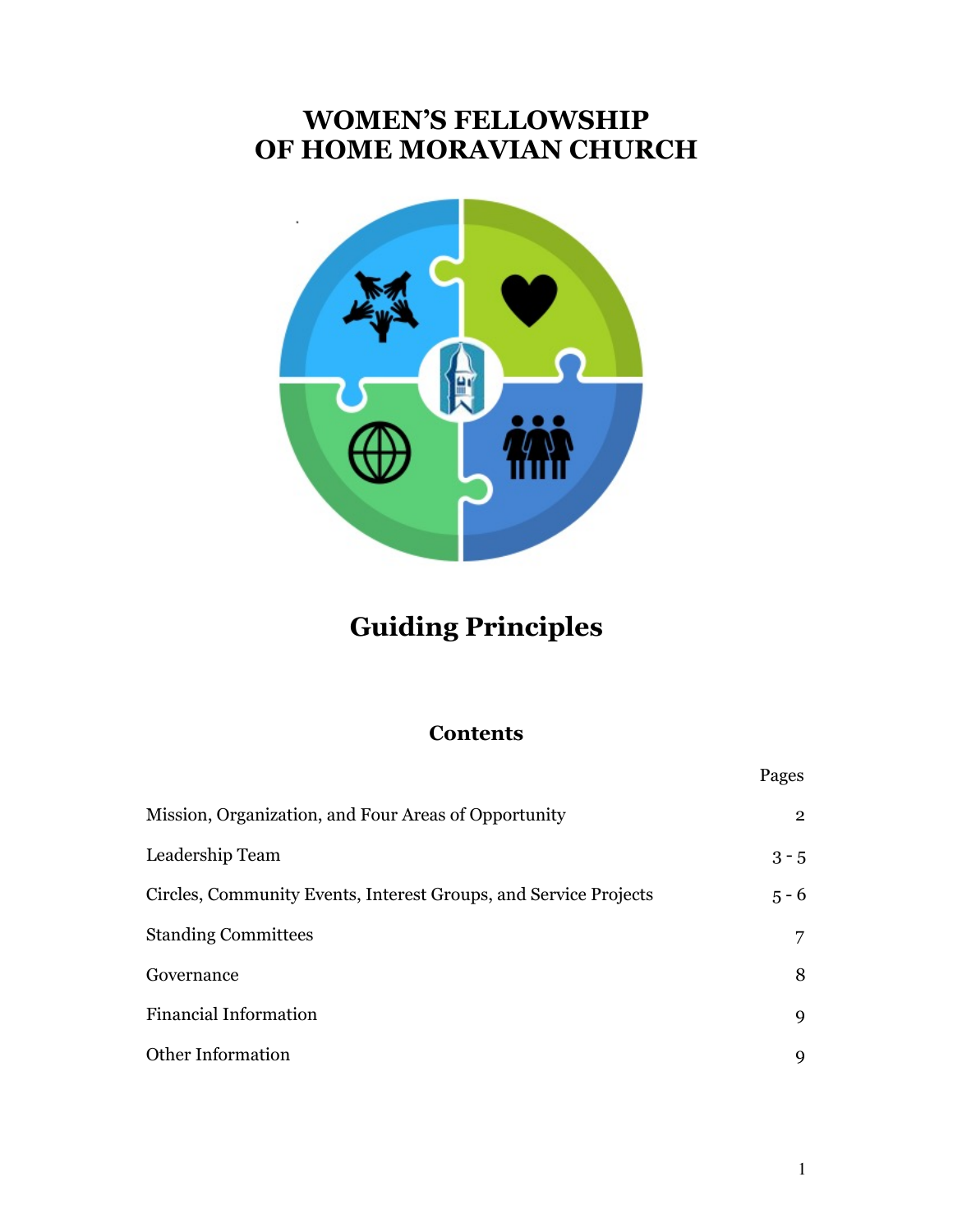## **Mission**

Women's Fellowship's mission is to deepen relationships with God and one another through Christian fellowship and service to all.

## **Organization**

### **Members**

All women of Home Moravian Church over the age of 18 together with friends who desire to participate.

## **Leadership**

The Leadership Team consists of the President, Vice-President, Secretary, Treasurer, Communications Coordinator and Events Coordinator.

## **Standing Committees**

● Candle Tea ● Day of Prayer ● Women's Retreat

## **Four Areas of Opportunity to Fulfill Our Mission**

**Circles** - Small groups of women who meet regularly for:

- Fellowship and development of relationships with other women,
- Spiritual growth through study and discussion,
- Service,
- And much more.

**Community Events** - Events offered to the community including:

- Candle Tea and its supporting activities,
- Ash Wednesday Day of Prayer Service,
- Yearly Women's Retreat,
- Topical workshops,
- Social activities, fun and fellowship events,
- And much more.

**Interest Groups** - Groups that gather due to their collective interest in:

- Bible study and/or discussion about other books,
- Faith development,
- Life stages seminars,
- Health and wellness presentations and activities,
- Environmental studies,
- And much more.

**Service Projects** - Groups that work together to provide particular services within and outside Home Moravian Church:

- Meal "trains,"
- Crisis response,
- Diggs-Latham Elementary School volunteering,
- Sunnyside Ministries assistance,
- And much more!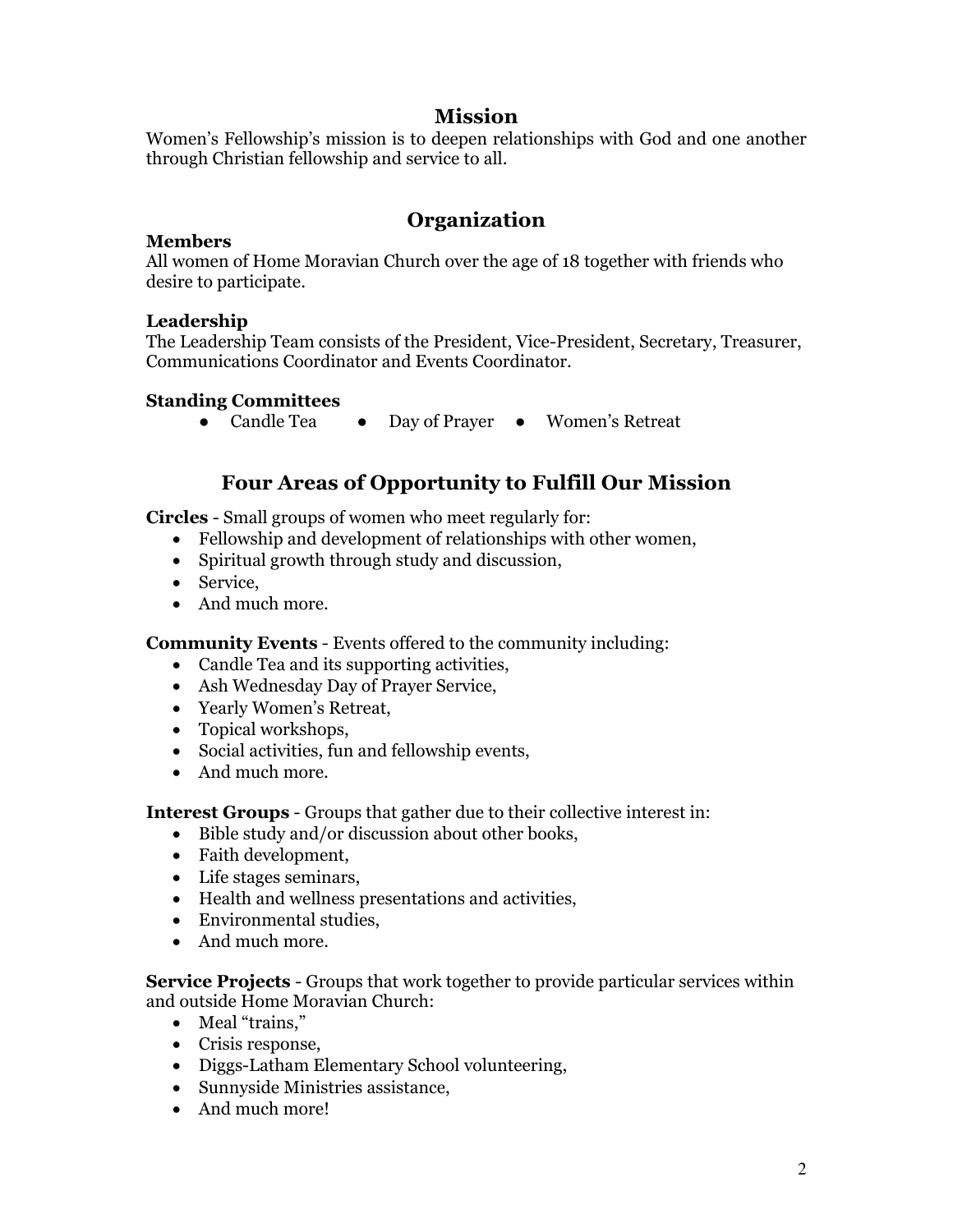## **Leadership Team**

The President, Vice-President, Secretary and Treasurer are elected by the membership and they appoint the Communications and Events Coordinators. These six comprise the Leadership Team and all are members of Home Moravian Church. Three members of the Leadership Team constitute a quorum.

Throughout the biennium, the Team:

- 1. Manages the work of Women's Fellowship and communicates with Women's Fellowship members;
- 2. Meets quarterly, except in matters of urgency and time limitations, and communicates with each other via phone, email, virtual video meeting platform and/or in person;
- 3. Envisions activities and plans for the next year, with input from the membership, at the spring meeting; and
- 4. Refers to the membership all matters specified in the *Guiding Principles* that require membership approval.

As needed, the Leadership Team:

- 1. Appoints any replacement for the Leadership Team or committee chairs, if a vacancy occurs, and that woman serves the remainder of the biennium;
- 2. Creates and/or terminates Standing Committees, with approval of the membership;
- 3. Creates ad hoc committees as needed, determines the responsibilities of the specific committees, and provides oversight for these committees;
- 4. Consults the President of the Provincial Women's Board and the Pastors, when needed;
- 5. Determines participants to Women's Conference as needed; and
- 6. Facilitates an annual evaluation each spring by soliciting feedback from the membership to enable beneficial changes to be made to the organization.

#### **President**

At the beginning of each biennium, the President:

- 1. With the assistance of the Leadership Team, appoints Standing Committee Chairs and ad hoc committees, as needed, for Women's Fellowship; and
- 2. Ensures that leaders of various committees and groups have access to the *Guiding Principles* concerning their duties and responsibilities.

Throughout the biennium, the President:

- 1. Presides at meetings and events of Women's Fellowship and the Leadership Team and performs all duties required by the office; and
- 2. At the end of each biennium, presents to the membership a report of the work of Women's Fellowship.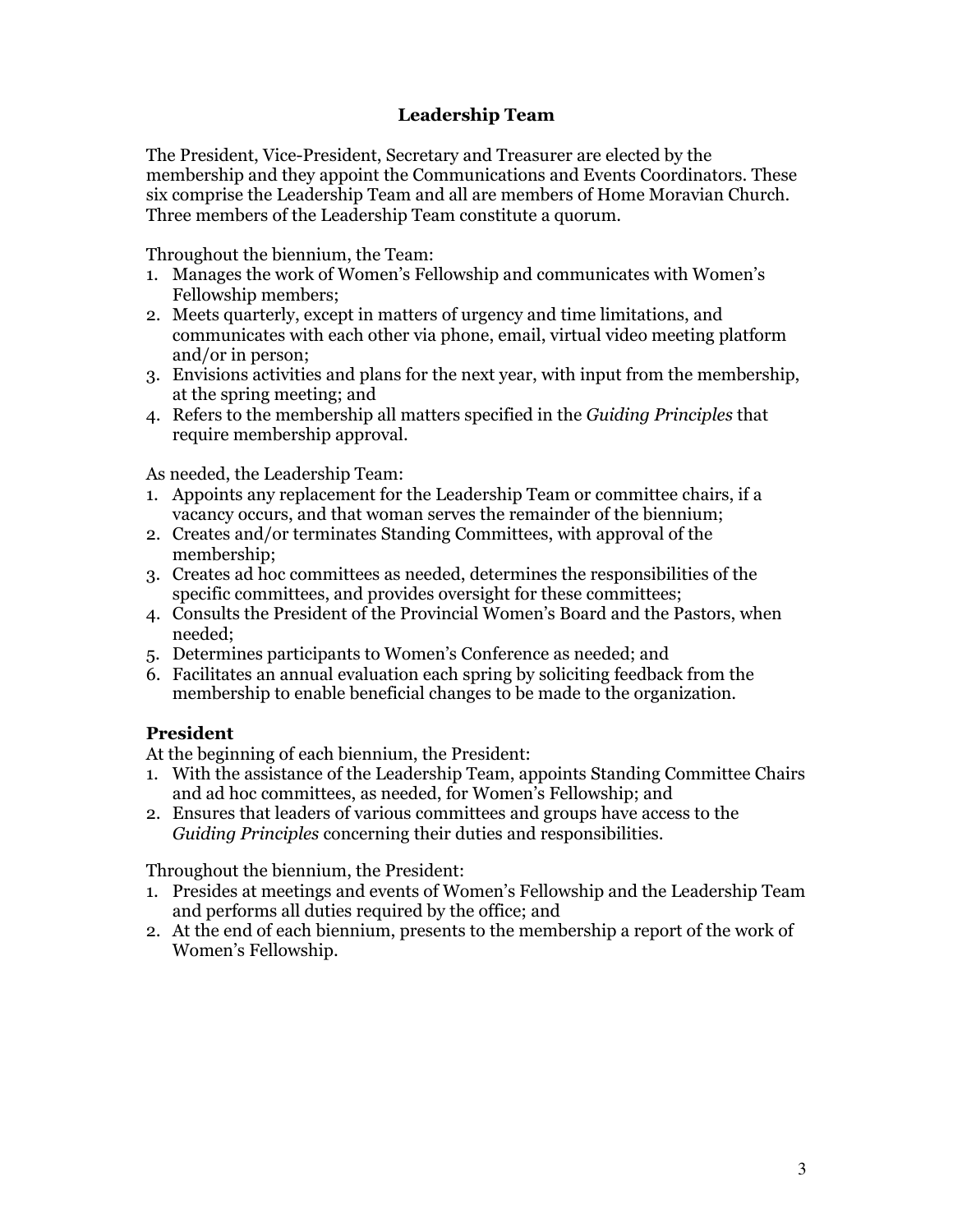## **Vice-President**

The Vice-President:

- 1. Performs all duties of the President, in the President's absence;
- 2. Conducts all total fellowship correspondence, as determined by the Leadership Team;
- 3. Serves as the liaison to the Provincial Women's Board and facilitates Women's Fellowship participation in activities, projects and events with the Board; and
- 4. Each spring, contacts the four area leaders to determine if Provincial Women's Board devotion books are requested and facilitates their distribution. Offers equivalent funds toward an alternate devotional book (when funds are available.)

## **Secretary**

The Secretary:

- 1. Keeps full minutes of the Leadership Team meetings and any total fellowship business meetings;
- 2. Records the results of any elections by the membership; and
- 3. Acts as custodian of records and maintains an electronic archive of these.

## **Treasurer**

The Treasurer:

- 1. Sends a letter (from the Leadership Team) to all members of Women's Fellowship requesting annual support for the budget and collects this;
- 2. Develops the annual budget with the Leadership Team and submits to the total membership for approval each spring;
- 3. Receives all funds of Women's Fellowship;
- 4. Makes all disbursements;
- 5. Reports to the Leadership Team regarding each quarter's expenditures;
- 6. At the end of the second year, reports any budget excess so the membership can vote on its disbursement; and
- 7. Provides updates and reports to the Communications Coordinator for distribution to Women's Fellowship.

## **Communications Coordinator**

The Communications Coordinator:

- 1. Is responsible for setting up consistent communications about Women's Fellowship events and information;
- 2. Serves as editor of Women's Fellowship section of Home-to-Home;
- 3. Develops and maintains a webpage/website for Women's Fellowship that highlights circles, community events, interest groups, and service projects and communicates news items and/or about any other activities;
- 4. Regularly makes updates on the webpage/website of Women's Fellowship and Home Moravian Church with information received from Events Coordinator;
- 5. Creates announcements for email, print, Sunday bulletins, Weekly News from Home, monthly Home to Home newsletter, and/or the webpage/website of Women's Fellowship and Home Moravian Church; and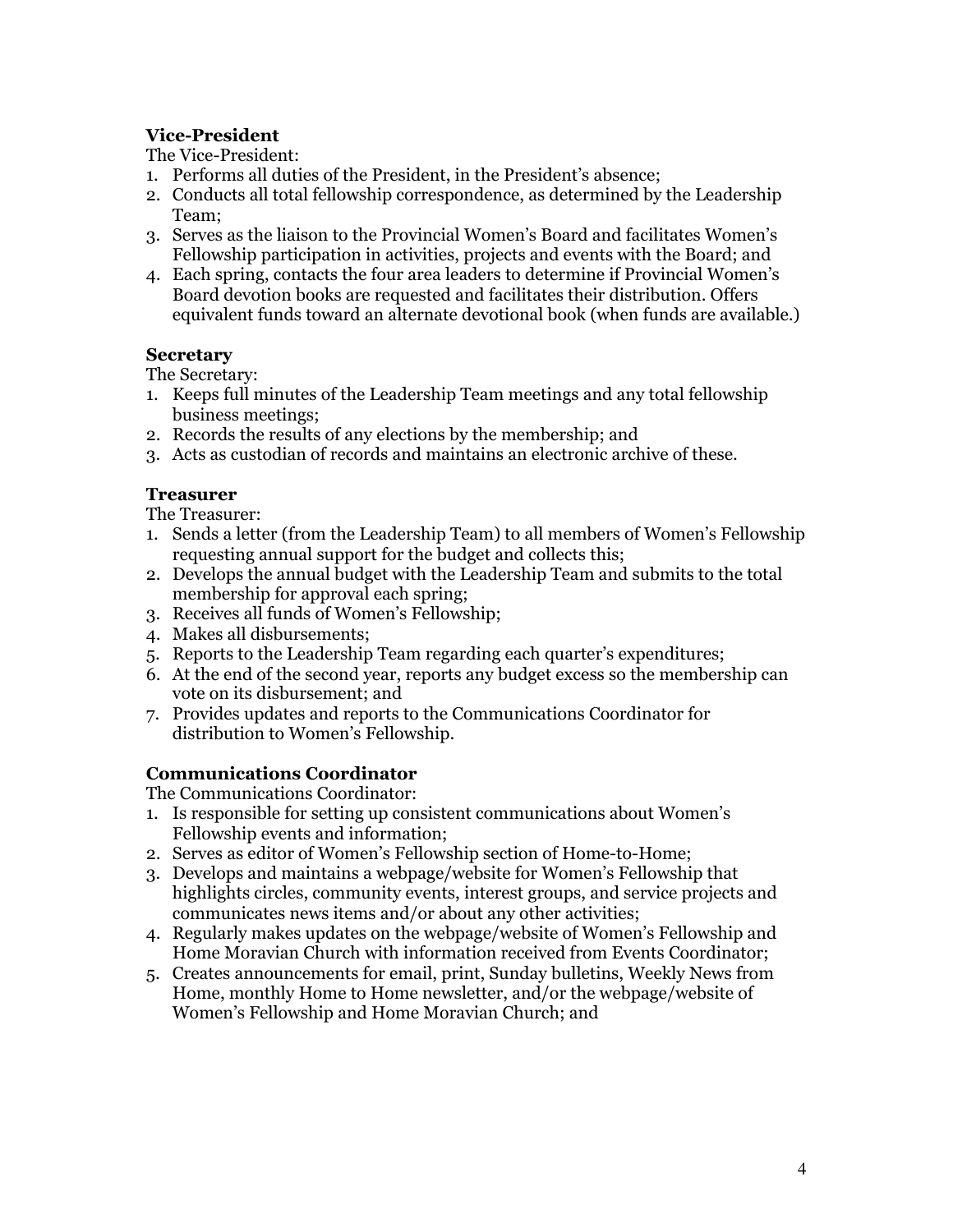6. Communicates special events, projects and activities information to the fellowship members as well as the church family.

## **Events Coordinator**

The Events Coordinator:

- 1. Is the initial contact for any of the four areas who are planning meetings, projects, events, etc. to keep the Leadership Team updated on future plans and to confirm dates available on the Women's Fellowship and church calendars;
- 2. Develops and updates the biennial calendar to be posted by the Communications Coordinator on webpage/website of Women's Fellowship and Home Moravian Church and keeps the Leadership Team current regarding this calendar;
- 3. Facilitates implementation of new activities, works with circles, community events, interest groups, service projects and all other committees of the fellowship to coordinate, provide leadership, scheduling assistance and room reservations, when needed;
- 4. Provides notice of all meetings and Women's Fellowship events for church publications, to the Communication's Coordinator; and
- 5. Plans any meetings or activities that involve the total membership.

# **The Four Areas:**

## **Circles, Community Events, Interest Groups, and Service Projects**

The four areas offer new and continuing opportunities for connection and mission and are organized around the focus, interest and/or function of the particular area. **Circles** are small groups of women who meet together regularly. **Community Events**, **Interest Groups**, and **Service Projects** will be initiated and led by women with others from the church and community participating.

Leaders are selected by the group and reported to the Leadership Team. Circle leaders serve for the biennium. Other area leaders serve for the longevity of the project or activity.

#### **All area leaders should contact the Events Coordinator to share information about future meetings, events, groups and projects being planned. The Coordinator can inform the Leadership Team, assist with any planning details, and check and reserve dates on the Women's Fellowship and church calendars.**

## **Circles are:**

- Self-guided choosing their meeting time and place(s), their devotional topics or study.
- Responsible for determining if they need additional leadership and designating those individuals.
- Welcome to plan and/or suggest activities to the Events Coordinator that can be offered to all women, all church members, and/or the community and seek her assistance for scheduling, reserving rooms, organizing and/or planning.
- Encouraged to invite and attract new members at any time.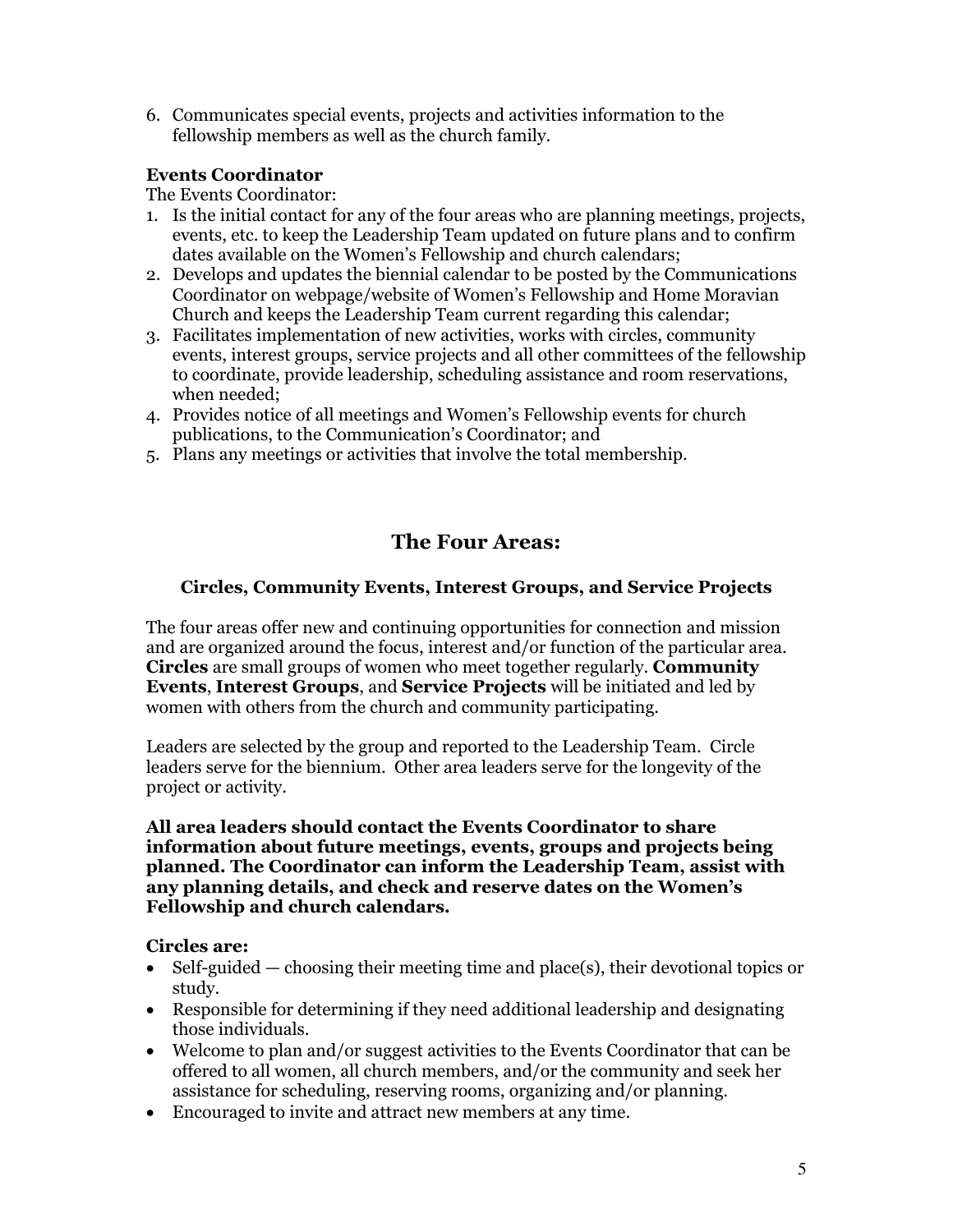## **Circle Leaders**

- 1. Lead Circle meetings and help coordinate activities and responsibilities;
- 2. Provide the Circle's monthly meeting schedule to the Events Coordinator; and
- 3. Report any information or summary of discussions which Circle members would like reported to the Leadership Team.

## **Community Events are:**

- Planned and organized by Women's Fellowship members and occur on a particular date or dates.
- Planned to include women, Home Moravian Church members and others in the community who would like to participate in organizing and planning this event.
- Organized to reach the larger community.

## **Community Event Leaders**

- 1. Lead and coordinate the meetings of their group and communicate the appropriate information to participants;
- 2. Seek assistance from the Events Coordinator for scheduling, reserving rooms, organizing and/or planning the event, as needed;
- 3. Provide specifics about the Community Event to the Events Coordinator; and
- 4. Report any items the Community Event organizers would like to share with the Leadership Team including a final report of the event.

## **Interest Groups are:**

- Topic-, study -, or activity- driven groups who agree to focus on their particular interest for a self-determined period of time.
- Responsible determining if they need additional leadership and designating those individuals.
- Seek assistance from the Events Coordinator for scheduling, reserving rooms, organizing and/or planning, as needed.
- Encouraged to invite and attract new members at any time.

## **Interest Group Leaders**

- 1. Lead the group's meetings, coordinate the group's schedule and communicate the appropriate information to the participants;
- 2. Provide specifics about the Interest Group activity to the Events Coordinator; and
- 3. Report items the group would like to share with the Leadership Team including a final report when the interest group concludes.

## **Service Projects are:**

- Projects that fill a particular need in the church or greater community;
- Projects that enable participants to select their leaders, determine persons in charge of various aspects of the project, and plan how to attract participants needed for the longevity of the project.
- Encouraged to invite and attract new members at any time.

## **Service Project Leaders**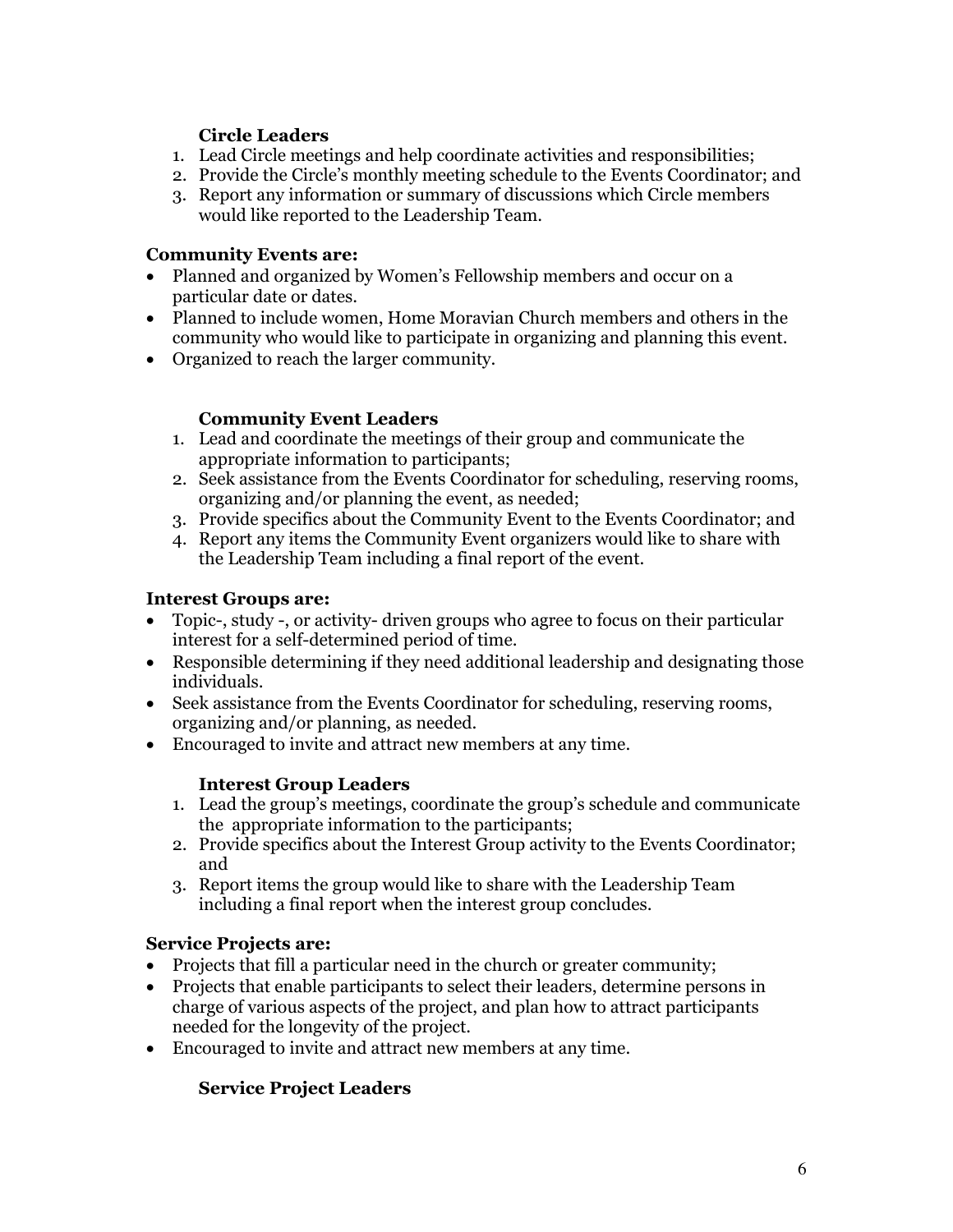- 1. Lead meetings and coordinate the group's activities toward completion of the project;
- 2. Develop communication methods that provide needed information to facilitate the project's planning, scheduling and participants' work;
- 3. Seek assistance from the Events Coordinator for scheduling, reserving meeting space or other organizational help needed;
- 4. Provide specifics about the project to the Events Coordinator; and
- 5. Report information and/or updates the project leaders would like to share with the Leadership Team including a final report at the end of the project.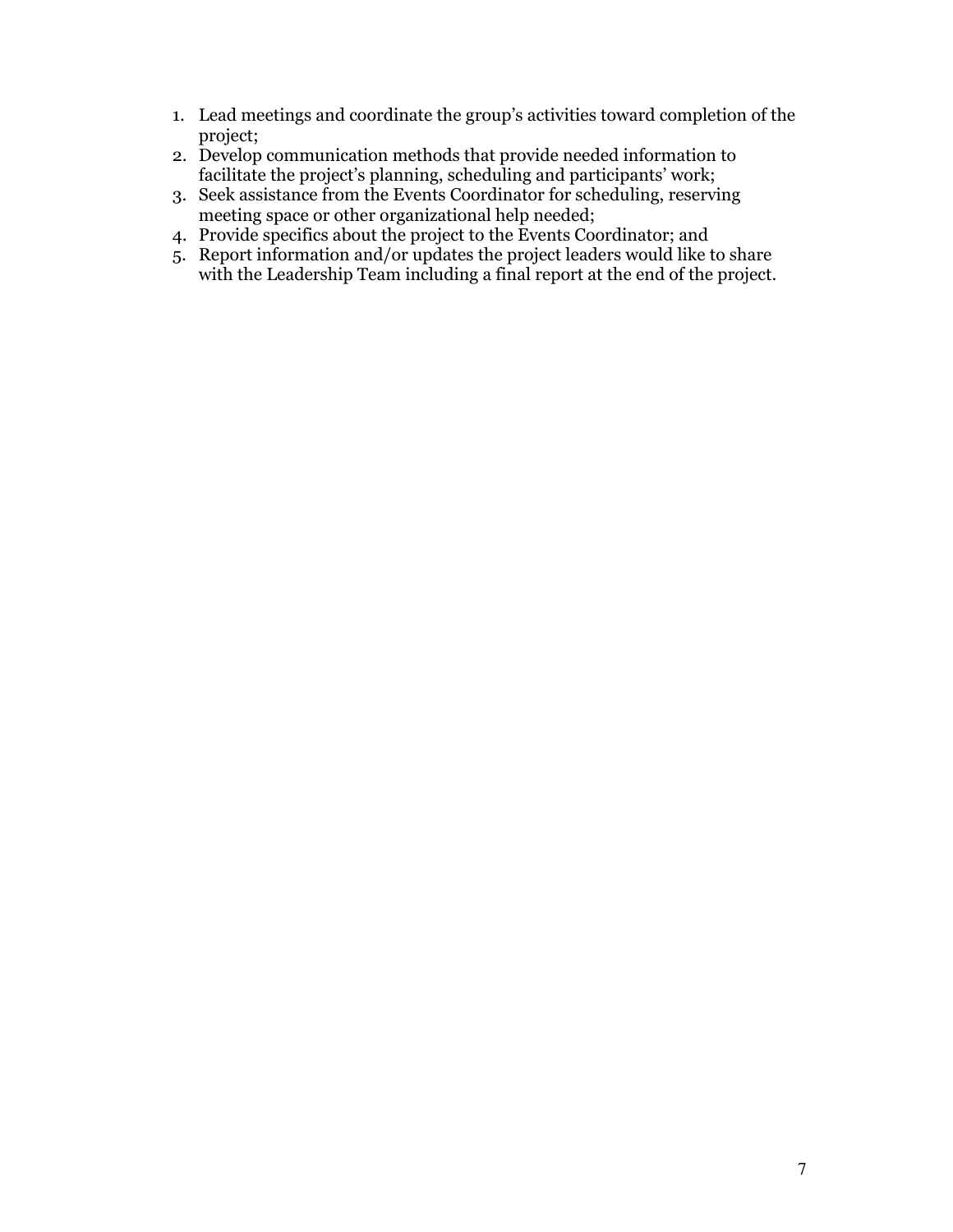## **Standing Committees**

### **Committees**

Standing Committees for Women's Fellowship include: Candle Tea, Day of Prayer and Women's Retreat. The committees plan and conduct the activities that are their responsibility and report to the Leadership Team on their work via virtual meeting platforms, written minutes of the committee meetings, phone calls or in-person meetings.

### **Candle Tea Committee**

The Candle Tea Committee is responsible for Candle Tea presented to the community yearly. The Committee:

- 1. Membership includes the two (2) most recent chairs of Candle Tea, the current Candle Tea Chair and Co-Chair, the President of Women's Fellowship and the Candle Tea Treasurer. The immediate past Candle Tea Chair serves as the Committee Chair. At-large members are appointed by the Candle Tea Chair and serve two years (and may continue for an additional year at the request of the Committee Chair);
- 2. Serves year-round beginning in January, to ensure continuity and the completion of late spring and summer Committee activities;
- 3. Is under the supervision of the Leadership Team. The Candle Tea Chair refers all major changes to the Leadership Team for consideration and approval;
- 4. Selects the co-chair of the Candle Tea by the end of February who serves as chair the succeeding year; and
- 5. Appoints a treasurer for the Candle Tea.

## **Day of Prayer Committee**

Plans and coordinates the Ash Wednesday Day of Prayer Service. The Committee Chair:

- 1. Selects the committee to oversee the planning of the Ash Wednesday Day of Prayer service; and
- 2. Recruits volunteers for hosting, hospitality (if a pre- or post-service reception is provided), special music, guest speakers, and those who lead the service or assist in other ways.

## **Women's Retreat Committee**

Organizes, plans and carries out an annual retreat for the women of Home Church and their friends. The Committee Chair:

- 1. Selects committee members from current and former retreat participants who will periodically rotate off the committee;
- 2. Recruits members or additional volunteers to assist with registration, refreshments, planning and the worship service; and
- 3. Recommends the new Chair to the Leadership Team, as needed.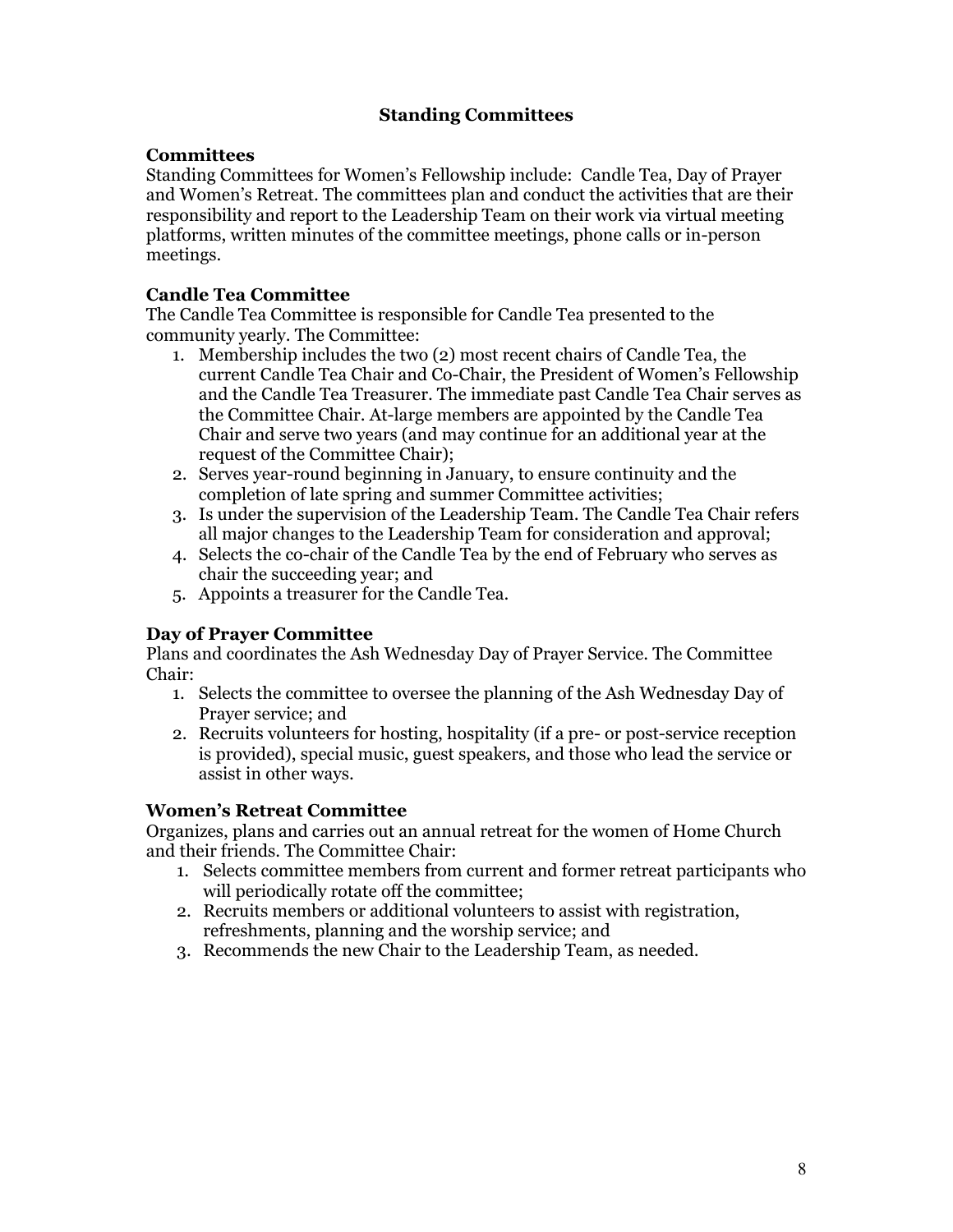#### **Governance**

### **Voting Procedures, Election and Installation of Leadership Team**

#### **Quorum**

The members of Women's Fellowship who participate in any vote taken constitute a quorum.

#### **Voting Procedures**

The voting information will be distributed via as many communication methods as possible including, but not limited to, email, bulletin, newsletter and the Women's Fellowship webpage/website. To enable the greatest number of members to participate, voting may be conducted using an electronic voting platform. Provisions will be made for those who are unable to receive information or vote electronically.

#### **Election**

Members of the Leadership Team, who are not appointed, are elected in March of the second year of the biennium. In early February, the Leadership Team will solicit suggestions of potential Team members from the membership. The slate will be determined by early March so that voting can be completed by the end of March, allowing a minimum of two weeks for voting. At the conclusion of the election, the new Leadership Team will be announced.

#### **Terms of Office**

#### **Leadership Team**

The Team serves for a term of two years, beginning July 1 of the year in which elected. Newly elected team members participate in transition activities beginning immediately following installation. Out-going team members participate in transition activities following the end of their respective term.

#### **Standing Committees**

- Serve a term of two years after being appointed by the Leadership Team, beginning July 1, with the exception of the Candle Tea Committee.
- If a committee chair position vacancy occurs, the Leadership team will appoint a replacement to serve the remainder of the biennium
- Chairs may appoint additional committee members at any time during the biennium.
- Committees may be asked to help transition new personnel during the months of July and August following the end of the term.